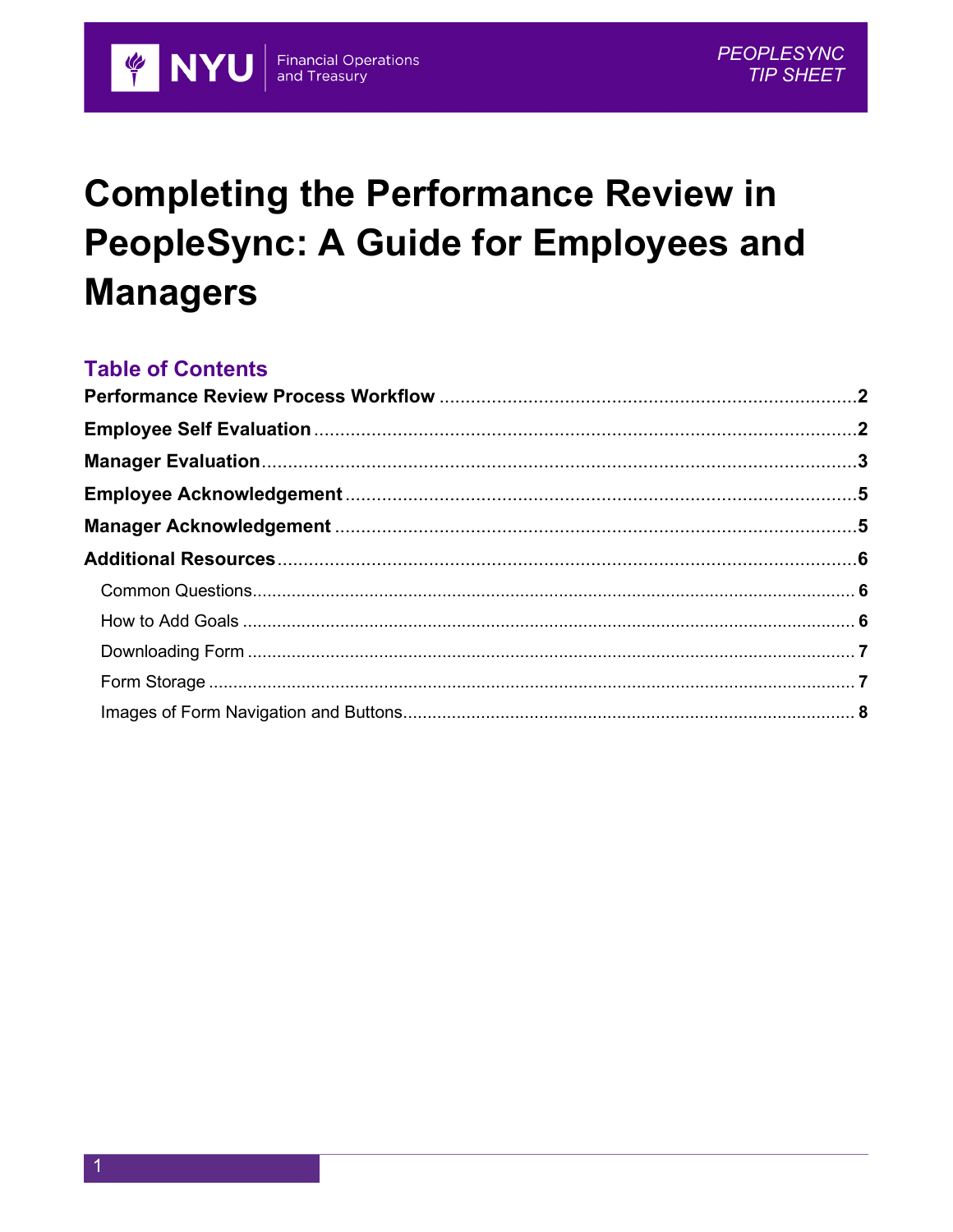### 1. **Performance Review Process Workflow**



The performance review process is made up of five steps:

- 1. **Goal Setting:** At beginning of the year, the employee submits goals which the manager reviews and approves. (For this step, refer to the [Goal Setting](https://www.nyu.edu/content/dam/nyu/hr/documents/performance/PerfCommGoalSettingTipSheet.pdf) tip sheet.)
- 2. **Employee Self Evaluation:** The employee completes the Self Evaluation.
- 3. **Manager Evaluation:** The form routes to the manager and the manager completes the Manager Evaluation section.
- 4. **Discussion and Feedback:** The manager and employee discuss the performance.
- 5. **Acknowledgment:** The employee and manager acknowledge the form.

#### **2. Employee Self Evaluation**

1. Click on "**Self Evaluation: NYU WSQ…"** form on the **PeopleSync homepage**. (Or click on the **Inbox icon** on the upper right corner and select the form.)

2. You will see two buttons: Click on **Go to Guided Editor** or **Go to Summary Editor**.

- **Guided Editor** allows you to fill out the form by each section. See page 9 for an image of the form's navigation bar and menu.
- **Summary Editor** allows you to complete the form on one page. (If you change your mind, you can always switch to Guided Editor by selecting the **Guide Me** button.)

3. **Overview of Form.** The form has various sections and includes fields for your Ratings and/or Comments. The Review Period is shown on the upper left corner.

a) **Sections.** Below is a general sample of sections, but note the form varies by department. (You may see an additional section that is not listed below. Complete the content on the form, referring to the instructions in the Guided Editor. Reach out to your HR Partner if you have any questions.)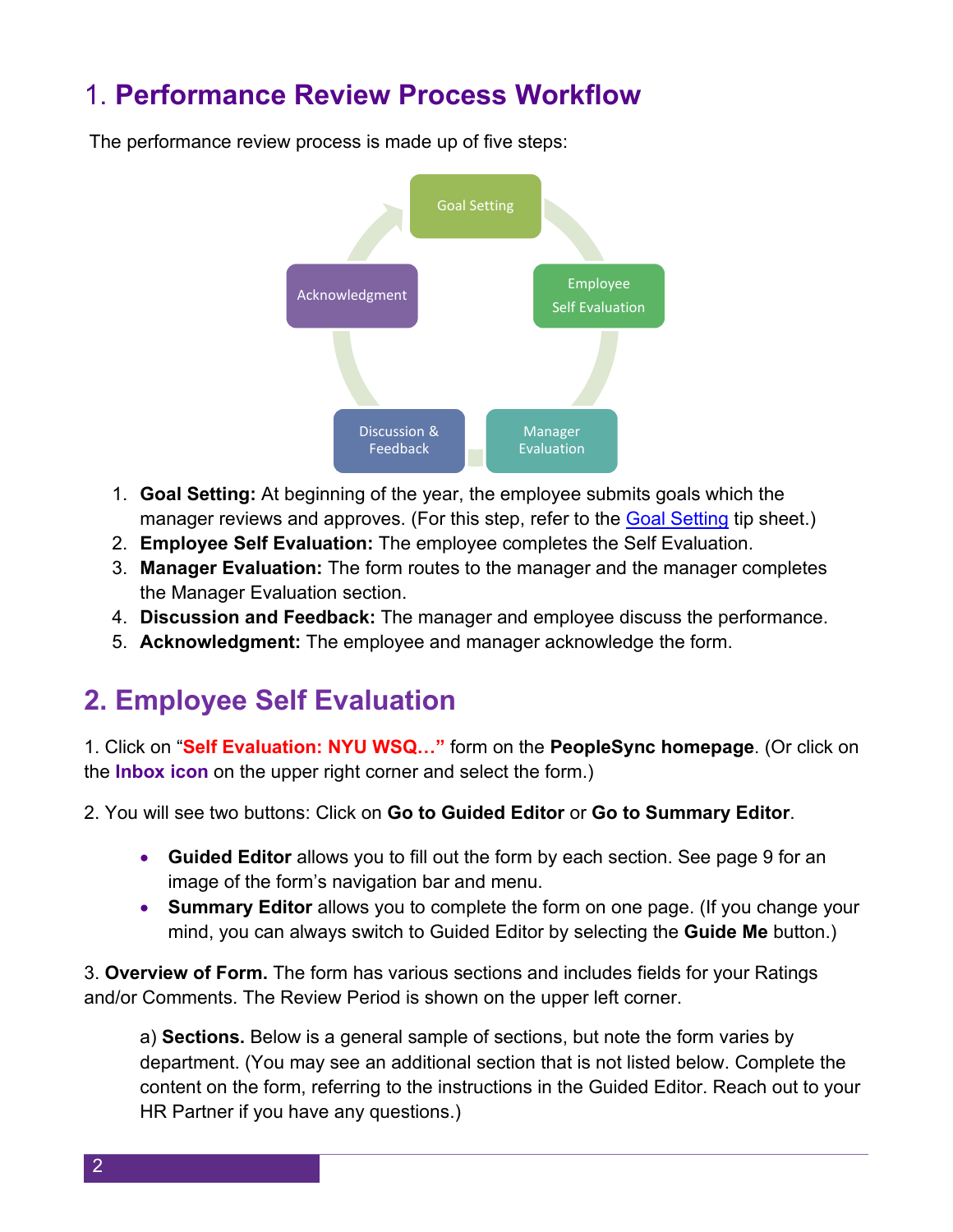- **Goals**. This is often referred to as *Job Responsibilities, Goals and Priorities*. If you do not see goals, move on to page 9 for a guide on adding goals.
- **Behaviors.** This is often called *Competencies* or *Valued Behaviors*.
- **Overall Performance.**

b) **Form fields.** Under the **Employee Evaluation** header, **complete the Comment and Rating fields.** (Note: some sections may exclude a Rating field).

- **Edit.** Click on the field name to begin **editing** OR click on the **pencil icon** located on the upper right.
- **Save.** To **save** your changes, click outside the field OR click on the **check mark icon** located on the upper right.
- If you are using Guided Editor, click **Next** to move on the next section.

4. When you are finished, click the **Submit** button. **The form routes to your Manager's PeopleSync Inbox.**

**Tip: Not ready to submit? Click Save for Later. The form saves to your PeopleSync Inbox. You can also click on the PDF button located in the upper right corner.**

## **3. Manager Evaluation**

1. Click on "**Manager Evaluation: NYU WSQ…"** on the **PeopleSync homepage**. The name of the employee is included in the form's title. (Or click on the **Inbox icon** on the upper right corner and select the form.)

*(Note: If you have many direct reports and would like to choose among a list of forms, click on the Team Performance button on the homepage. Click on "My Team's Performance Reviews".)*

2. You will see two buttons. Click on **Go to Guided Editor** or **Go to Summary Editor**.

- **Guided Editor** allows you to fill out the form by each section.
- **Summary Editor** allows you to complete the form on one page. (If you change your mind, you can always switch to Guided Editor by selecting the **Guide Me** button.)

3. **Overview of Form.** The form is made up of various sections. Below is a general sample, but note that the form can vary by school or unit. You may see an additional section that is not listed below. The Review Period is shown on the upper left corner.

- **Goals**. This is often referred to as *Job Responsibilities, Goals and Priorities*.
- **Behaviors.** This is often called *Competencies* or *Valued Behaviors*.
- **Overall Performance.**

4. The Manager evaluation is separate from the Employee's evaluation—you will complete the manager portion of the form. Find the **Manager Evaluation** header. Next to this is the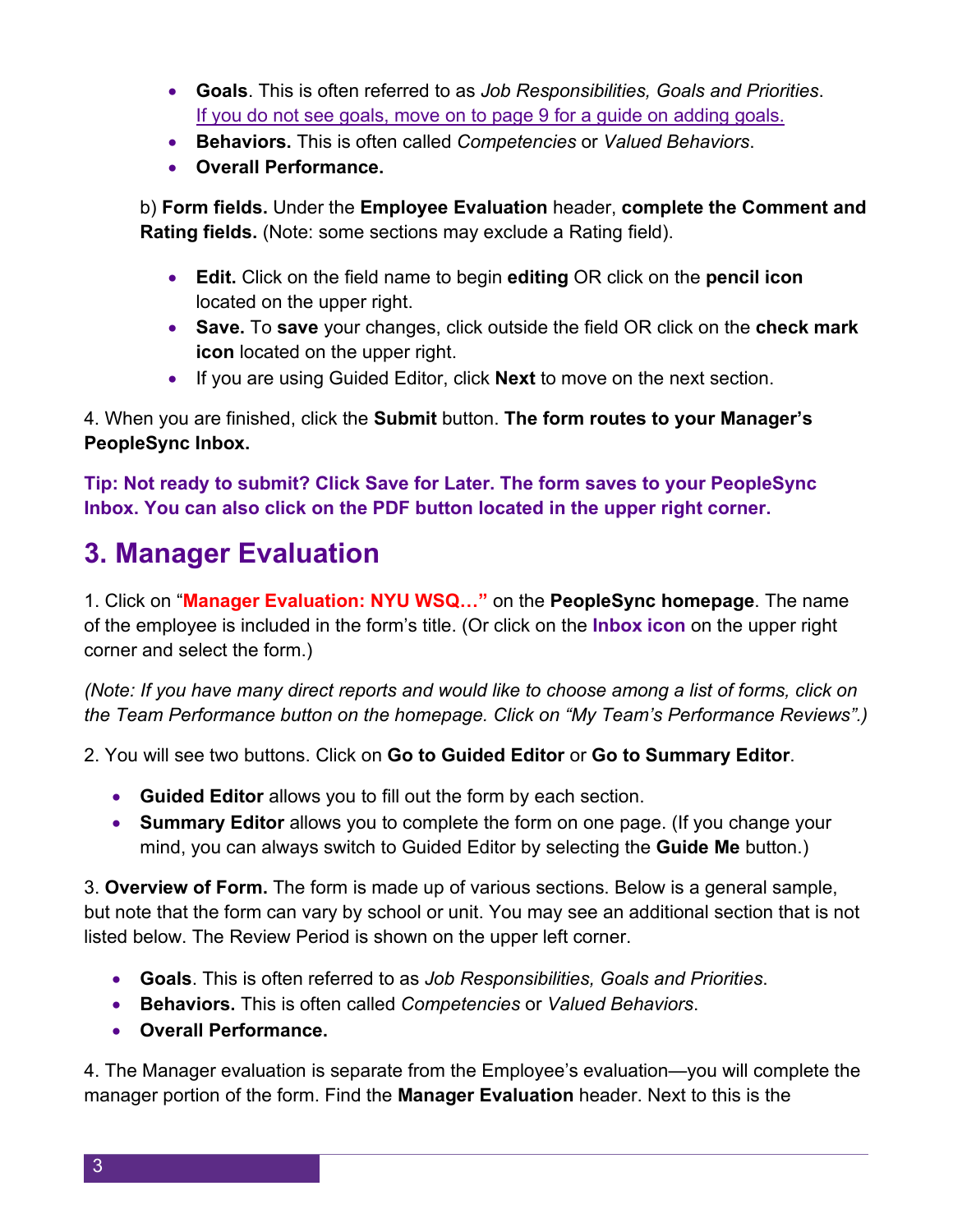Employee's completed Self-Evaluation section. Complete the Manager **Rating** and **Comment**  fields.

- **Edit.** Click on the field name to begin **editing** OR click on the **pencil icon** located on the upper right.
- **Save.** To **save** your changes, click outside the field OR click on the **check mark icon located** on the upper right.
- If you are using Guided Editor, click Next to move on the next section. At the end of Guided Editor, you will see a "Summary" page with all the sections.
- If the employee's section needs to be revised, you can send the form to the employee's Inbox. Click on the **Send Back** button.

5. Once the form content is complete, you are now at the step of discussing the evaluation with the employee.

- Click **Save for Later** button. *(Note: We recommend Save for Later because you cannot edit the evaluation after submitting. It is advised that you save the form in case the form needs to be edited after discussion.)*
- To facilitate the performance discussion, share the form with the employee. You can download the form and provide a copy or email it.
- 6. After your discussion has taken place and the form content is finalized, click **Submit**.

7. On the next screen you will see **either:**

a) **Up Next [Your Name] / Performance Review ready to share with employee.** 

- Click the **To Do button**.
- Complete **To Do**. Review the text. (Note: to edit the form at this stage, you will need to contact PeopleLink.)
- Review communications from your HR Partner, as they may indicate specific dates to submit this step.
- Click **Submit** and **Done. The form routes to the Employee's Inbox**.

#### **OR**

b) **Up Next HR Partner.** For some departments the form may first route to HR for review. Once HR has reviewed it, they submit the form back to you and you will see the To Do step above.

**Please note: Stop! Do not perform the Acknowledge steps below until the Employee and Manager have discussed the performance evaluation.**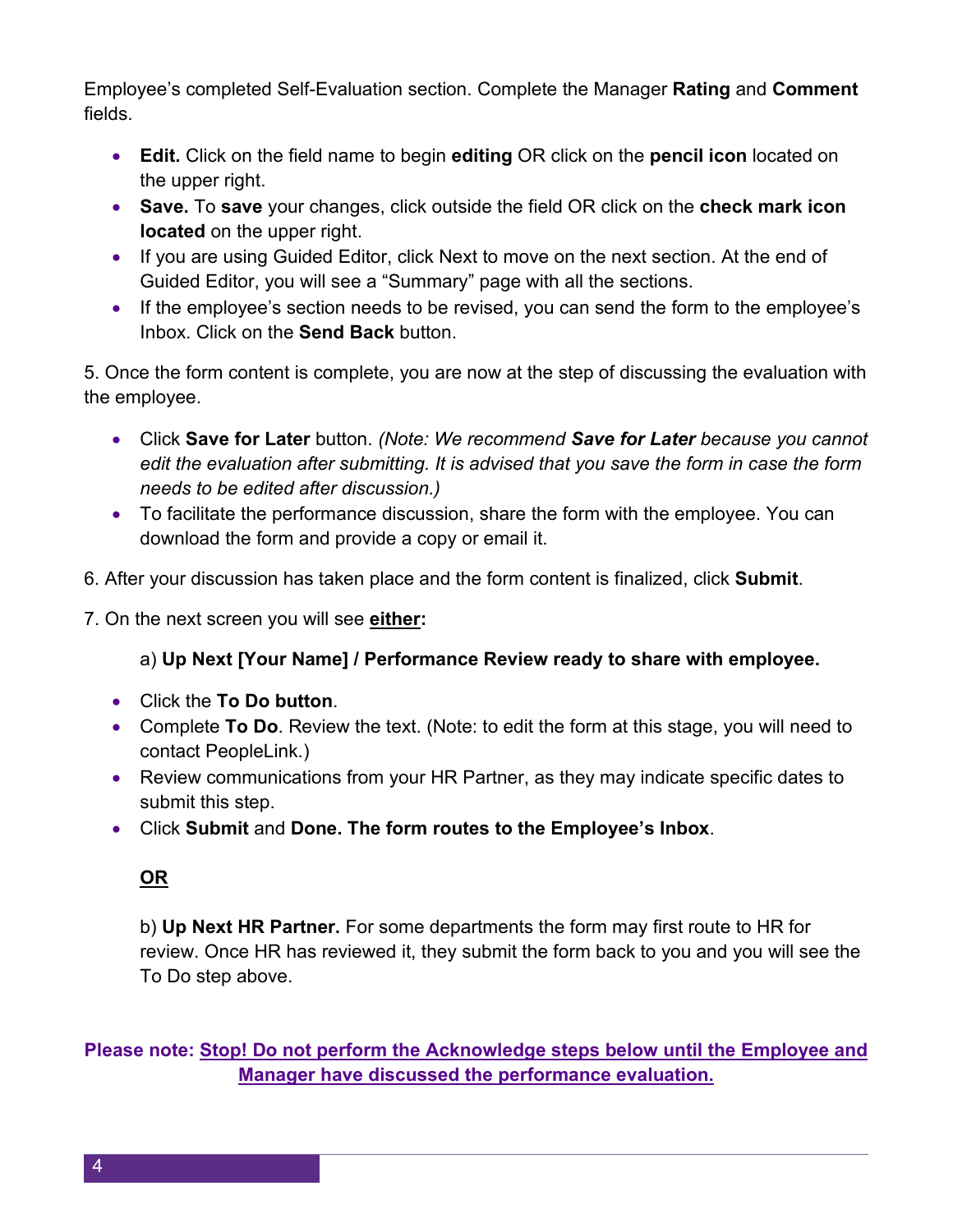# **4. Employee Acknowledgment**

1. On the **PeopleSync homepage,** click on "**Manager Evaluation: NYU WSQ…"** (Or click on the **Inbox icon** on the upper right corner and select the form.)

2. At the top you will see **Provide Employee Review Comments**. On this page you will see: an **Acknowledgment** section and the **completed evaluation form**.

a) Review the text about acknowledging the form. Under **Employee Acknowledgment**, click on the **Status** field (or click on the **pencil icon**). Choose one:

- Acknowledge Review without Comments
- Acknowledge Review with Comments

Click the **check mark icon** to save. Click **Submit**. The form routes to the **Manager**. Click **Done.**

#### **5. Manager Acknowledgement**

1. On the **PeopleSync homepage,** click on "**Manager Evaluation: NYU WSQ…"** (Or click on the **Inbox icon** on the upper right corner and select the form.)

2. You will see: **Provide Manager Review Comments** at the top. On this page you will see: the **Employee's** completed **Acknowledgment** section. Next to this is **the Manager Acknowledgment** section. This page also displays **completed evaluation form**.

a) Review the text about acknowledging the form. Under **Manager Acknowledgement** click on the **Status** field (or click on the **pencil icon**). Choose one:

- *Acknowledge Review without Comments*
- *Acknowledge Review with Comments*

Click the **check mark icon** to save. Click **Submit**. Click **Done**.

**The Performance Review Process is complete!**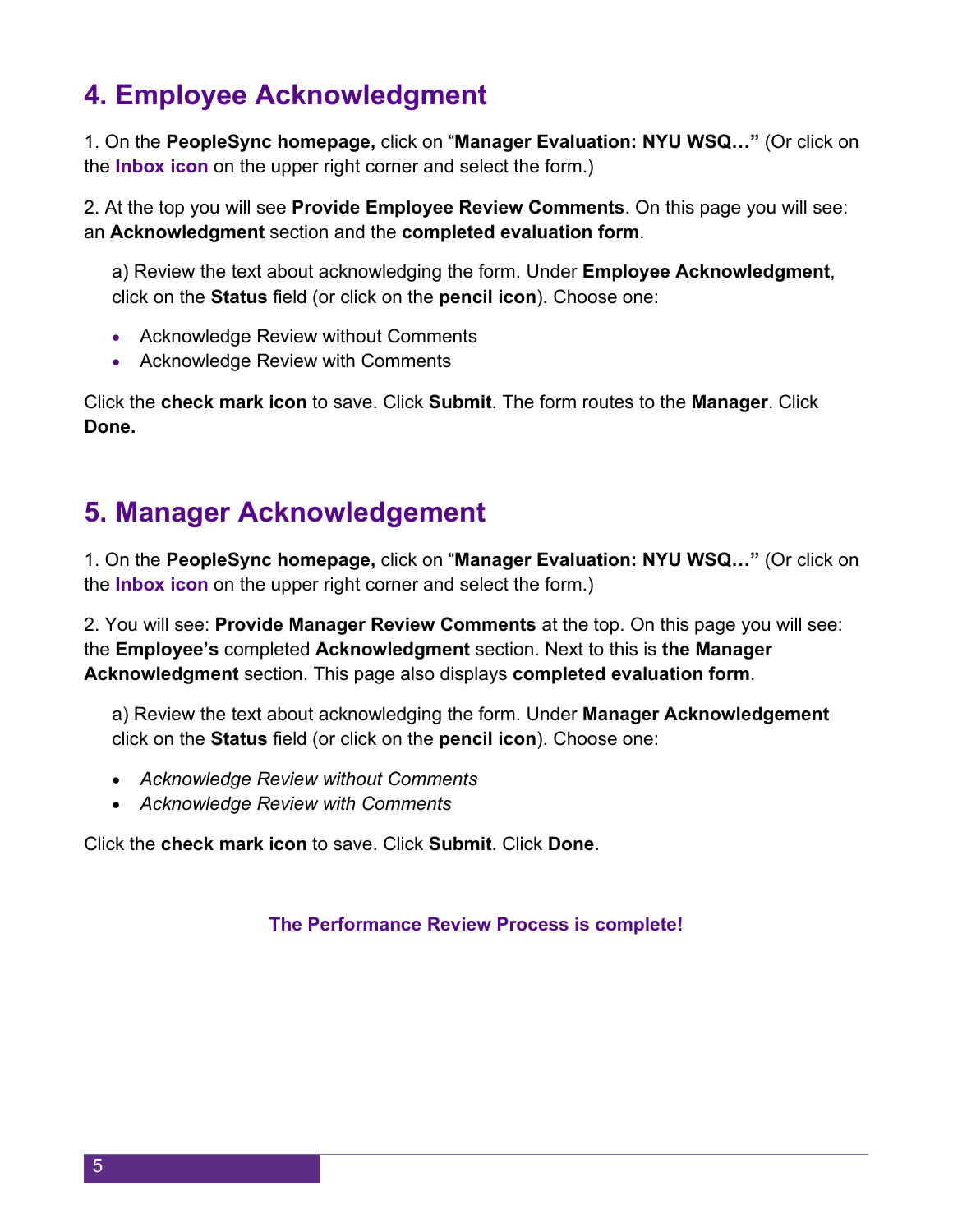#### **Common Questions**

- **I did not complete the Goal Setting step at the beginning of the year, what should I do?** Add the goals directly into the form.
- **I submitted my self-evaluation in error. Now what?** If you submitted your selfevaluation but need to review or edit it again, first contact your manager. Your Manager can send the form back to you. If you can't get in touch with your Manager, contact PeopleLink and the form can be sent back to your Inbox.
- **I am a Manager, how can I send back the form to the employee?** Click on the Send Back button located at the bottom of the form. A popup appears and you will need to enter in a Reason.
- **I received a self-evaluation for an employee who is** *not* **in my department/does not report into me.** The forms route based on who is assigned to the supervisory organizations (sup orgs) that you manage. Contact PeopleLink so that we may review the assignment and assign it to the correct manager. We recommend that you also contact your HR Partner so that a permanent sup org change (if needed) can be made for the next year's process.

#### **How to Add Goals**

- 1. In the form click **Add.** You will see the fields below. (Note: You can use the optional, **"Click on Existing Goal"** checkbox to select among a list of current goals. This will prepopulate the fields which you can then edit.)
- 2. Complete the fields below as indicated. Click the **pencil icon** to edit. Click the **check mark icon** to save your changes. Click the **X icon** to delete.

| Goal               | This should be a brief title of the goal.                                 |  |  |  |  |
|--------------------|---------------------------------------------------------------------------|--|--|--|--|
| <b>Description</b> | The main content for your goal - your objectives, timelines, success      |  |  |  |  |
|                    | criteria and other important details.                                     |  |  |  |  |
| Category           | (Optional) Categorize the goal into a common goal theme.                  |  |  |  |  |
| <b>Status</b>      | Select Not Yet Started or In Progress. If you are entering these goals at |  |  |  |  |
|                    | the end of the review period then you may select "Completed".             |  |  |  |  |
| <b>Supports</b>    | (Optional) If your department has created organization goals, you can     |  |  |  |  |
|                    | associate your individual goals by selecting that organizational goal     |  |  |  |  |
|                    | here. (Note: you will only see choices if your department has created     |  |  |  |  |
|                    | organization goals.)                                                      |  |  |  |  |
| Due date           | Indicate the date that the goal is due. The dates should fall within the  |  |  |  |  |
|                    | review period or in the future.                                           |  |  |  |  |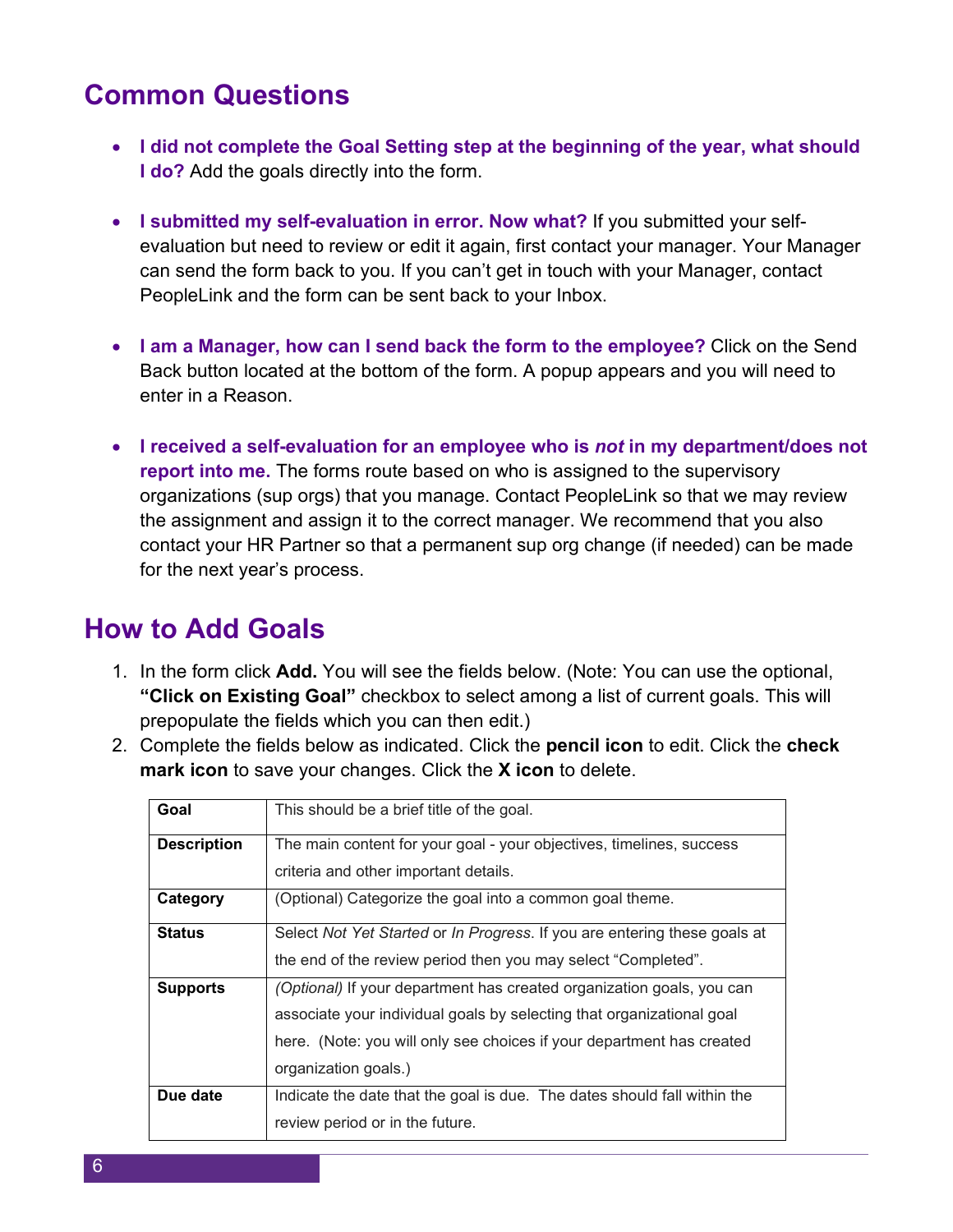For tips on creating goals visit:

- **PRO: 402 Performance Communication at NYU.** This course, available in iLearn, includes a section on S.M.A.R.T characteristics which make up an effective goal.
- [NYU's Performance Communication web page.](https://www.nyu.edu/employees/career-development/performance-communicationprocess.html)
- 3. Continue to click **Add** and then repeat the steps to add more goals.

# **Downloading Form**

• If you are in the form click the **PDF** button located in the upper right corner.



• Or click on the Talent & Performance or Team Performance Button (see below).

#### **Form Storage**



**Employees:** To access your current and past evaluation forms click on the Talent & Performance button on the PeopleSync homepage. Click the **Reviews** link. To download a form, click **Create New PDF** button.



 **Managers:** To access current and past evaluation forms of your direct reports, click on the Team Performance. button on the PeopleSync homepage. Click the **My Team's Performance Reviews** link. To download a form, click **Create New PDF** button.